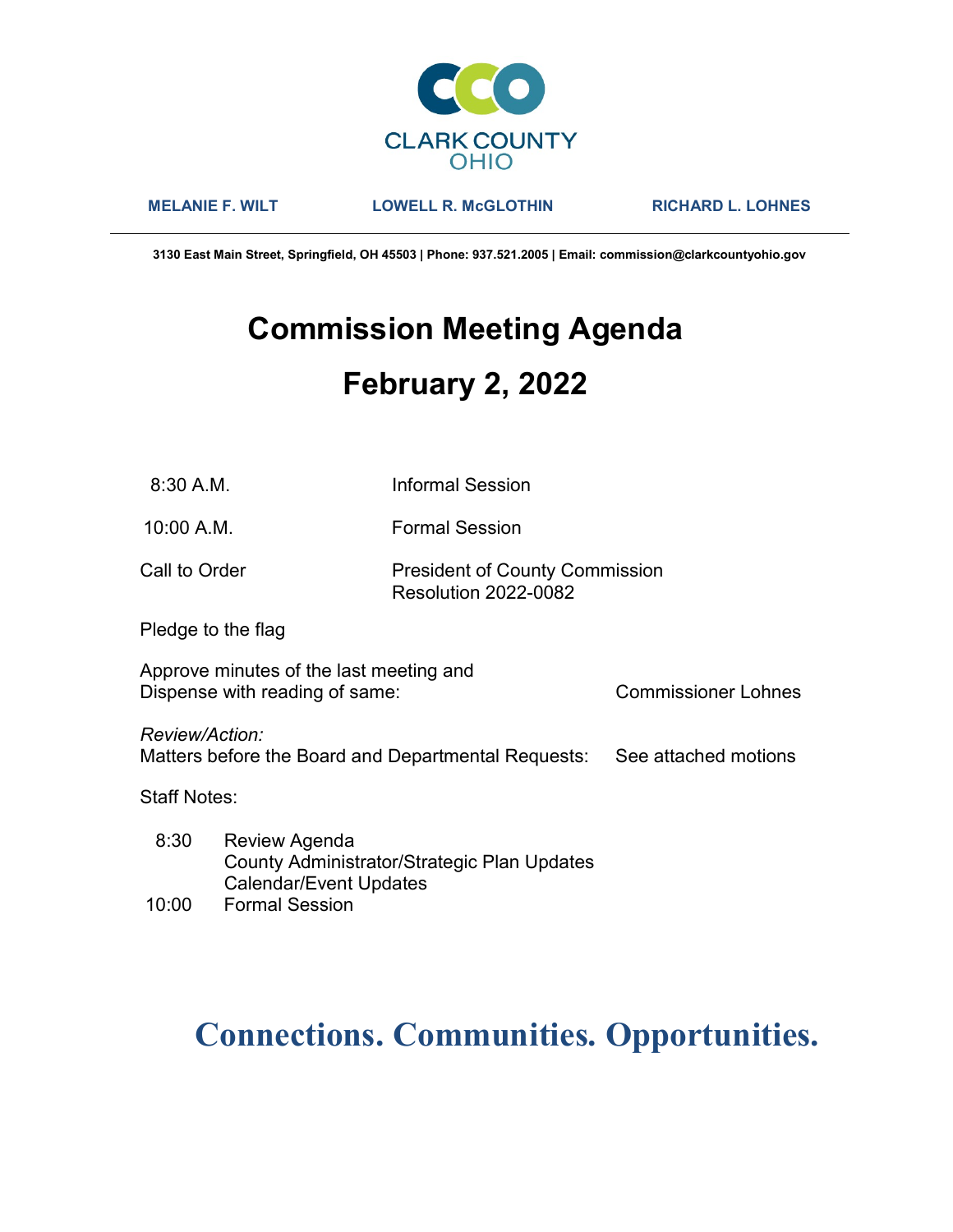Melanie F. Wilt Lowell R. McGlothin Richard L. Lohnes

Resolution 2022-0083 JFSC file

#### Authorize Contract with Forensic Fluids Laboratories

Commissioner moved, per the request of the Department of Job and Family Services, to authorize a contract with:

| <b>Organization Name:</b>    | Forensic Fluids Laboratories                  |
|------------------------------|-----------------------------------------------|
| <b>Organization Address:</b> | 225 Parsons Street, Kalamazoo, Michigan 49007 |
| In the amount of:            | \$17,000.00                                   |
| <b>Funding Source(s):</b>    | Children Services Levy                        |
| <b>Purpose:</b>              | To purchase drug testing supplies             |
| <b>Effective Dates:</b>      | March 1, 2022 through February 29, 2024       |

Further move to authorize the County Administrator to execute the contract and related documents.

Commissioner seconded the motion and the roll being called for its passage, the vote resulted as follows:

Commissioner Lohnes, Commissioner McGlothin, Commissioner Wilt,

I, Megan Burr, Clerk to the Board of County Commissioners, do hereby certify that the above is a true and correct copy of a motion as recorded in the Journal of the Clark County Commissioners, under the date of February 2, 2022.

Megan Burr, Clerk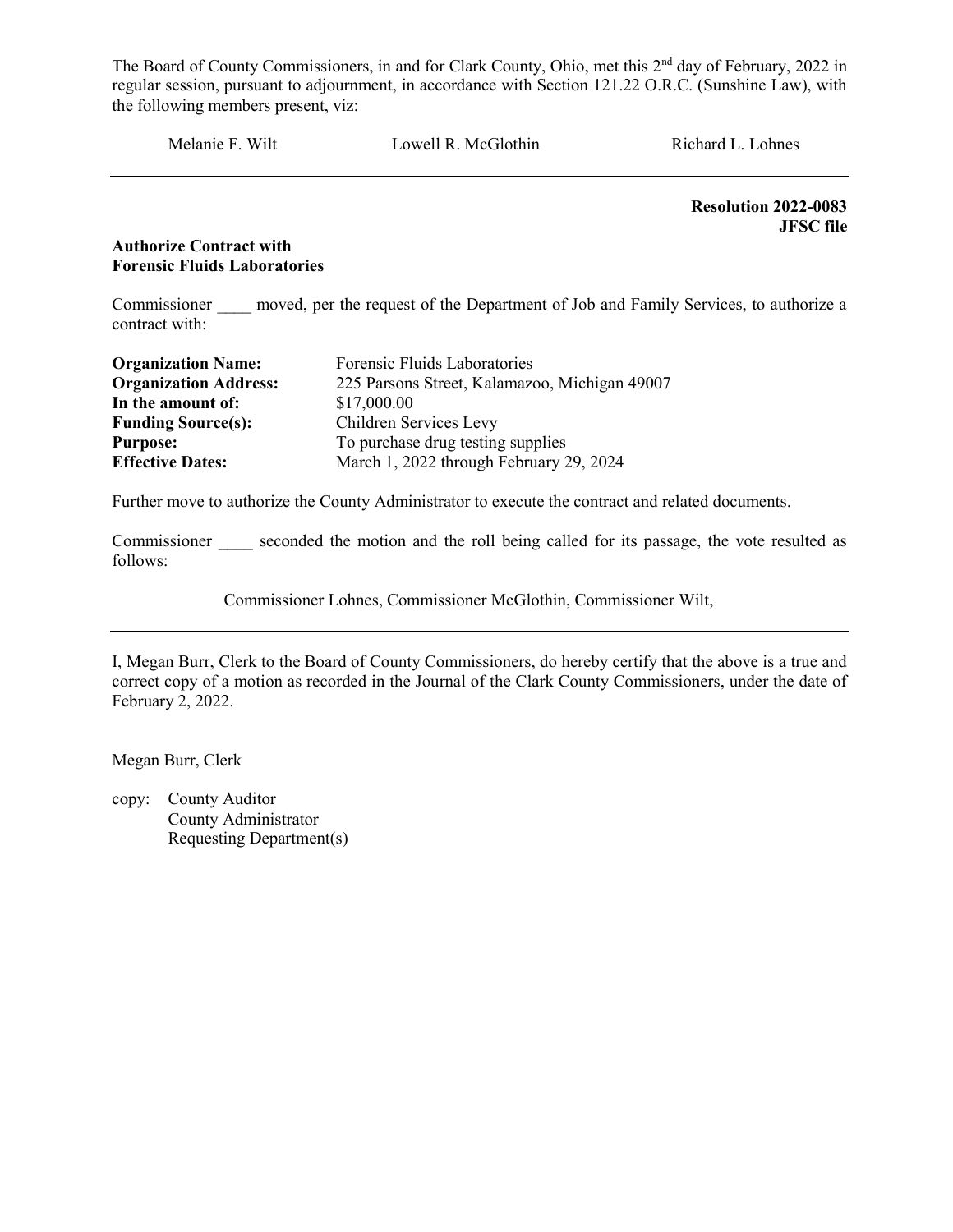Melanie F. Wilt **Lowell R. McGlothin** Richard L. Lohnes

 Resolution 2022-0084 SHRC file

#### Authorize Fire Dispatching Contract(s) with Madison Township, Springfield Township, Moorefield Township, Pike Township, Bethel Township, Harmony Township and the City of New Carlisle

Commissioner moved, per the request of the County Sheriff, to authorize contract(s) for fire dispatching services with:

| <b>Township:</b>        | Madison Township                          |  |  |  |
|-------------------------|-------------------------------------------|--|--|--|
| In the amount of:       | \$10,516.00                               |  |  |  |
| <b>Effective Dates:</b> | January 1, 2022 through December 31, 2022 |  |  |  |
| Township:               | Springfield Township                      |  |  |  |
| In the amount of:       | \$49,334.00                               |  |  |  |
| <b>Effective Dates:</b> | January 1, 2022 through December 31, 2022 |  |  |  |
| <b>Township:</b>        | Moorefield Township                       |  |  |  |
| In the amount of:       | \$40,920.00                               |  |  |  |
| <b>Effective Dates:</b> | January 1, 2022 through December 31, 2022 |  |  |  |
| Township:               | Pike Township                             |  |  |  |
| In the amount of:       | \$11,088.00                               |  |  |  |
| <b>Effective Dates:</b> | January 1, 2022 through December 31, 2022 |  |  |  |
| <b>Township:</b>        | <b>Bethel Township</b>                    |  |  |  |
| In the amount of:       | \$51,854.00                               |  |  |  |
| <b>Effective Dates:</b> | January 1, 2022 through December 31, 2022 |  |  |  |
| Township:               | Harmony Township                          |  |  |  |
| In the amount of:       | \$13,838.00                               |  |  |  |
| <b>Effective Dates:</b> | January 1, 2022 through December 31, 2022 |  |  |  |
| City:                   | City of New Carlisle                      |  |  |  |
| In the amount of:       | \$30,822.00                               |  |  |  |
| <b>Effective Dates:</b> | January 1, 2022 through December 31, 2022 |  |  |  |

Further move to authorize the County Administrator to execute the contracts and related documents.

Commissioner seconded the motion and the roll being called for its passage, the vote resulted as follows:

Commissioner Lohnes, Commissioner McGlothin, Commissioner Wilt,

I, Megan Burr, Clerk to the Board of County Commissioners, do hereby certify that the above is a true and correct copy of a motion as recorded in the Journal of the Clark County Commissioners, under the date of February 2, 2022.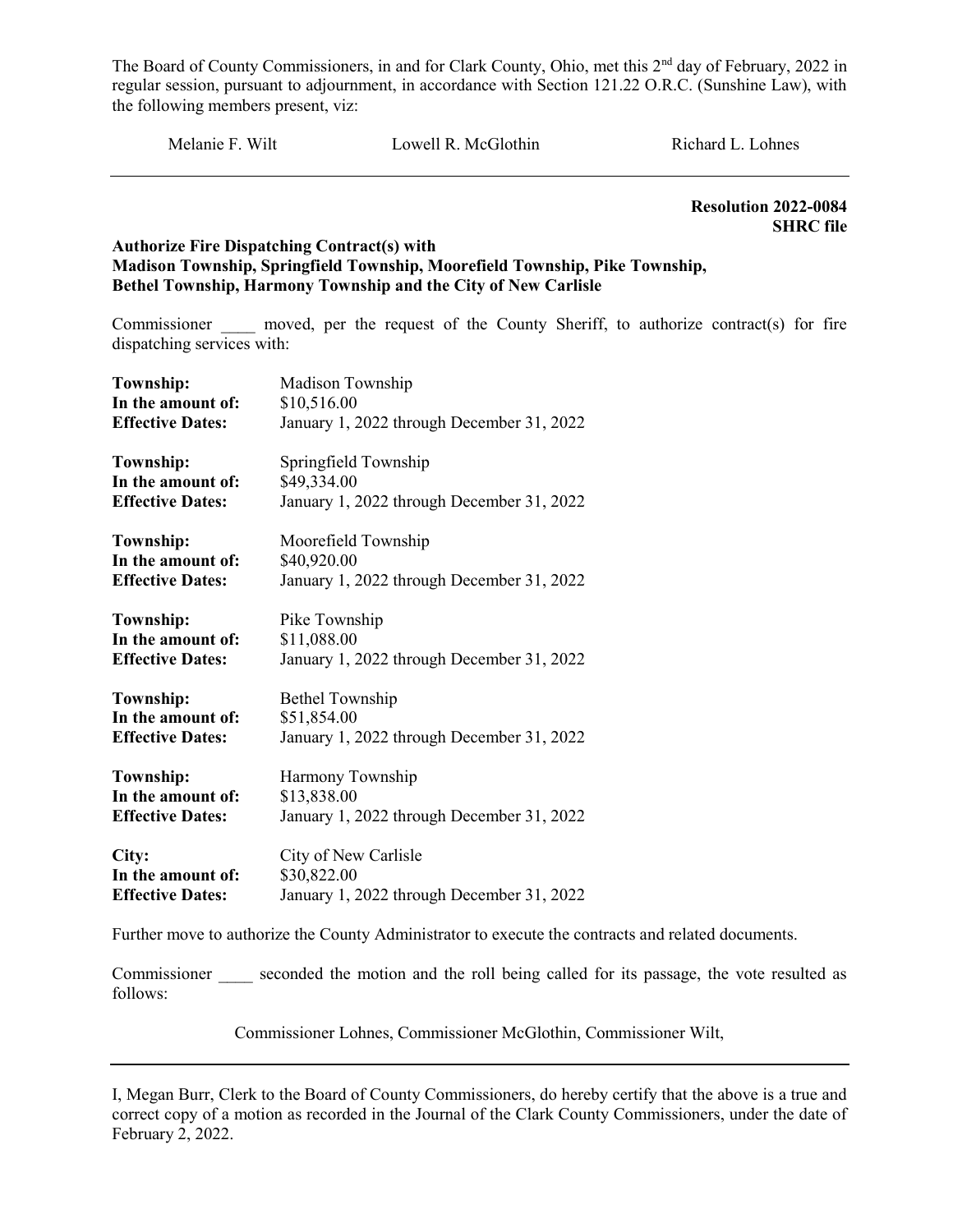Megan Burr, Clerk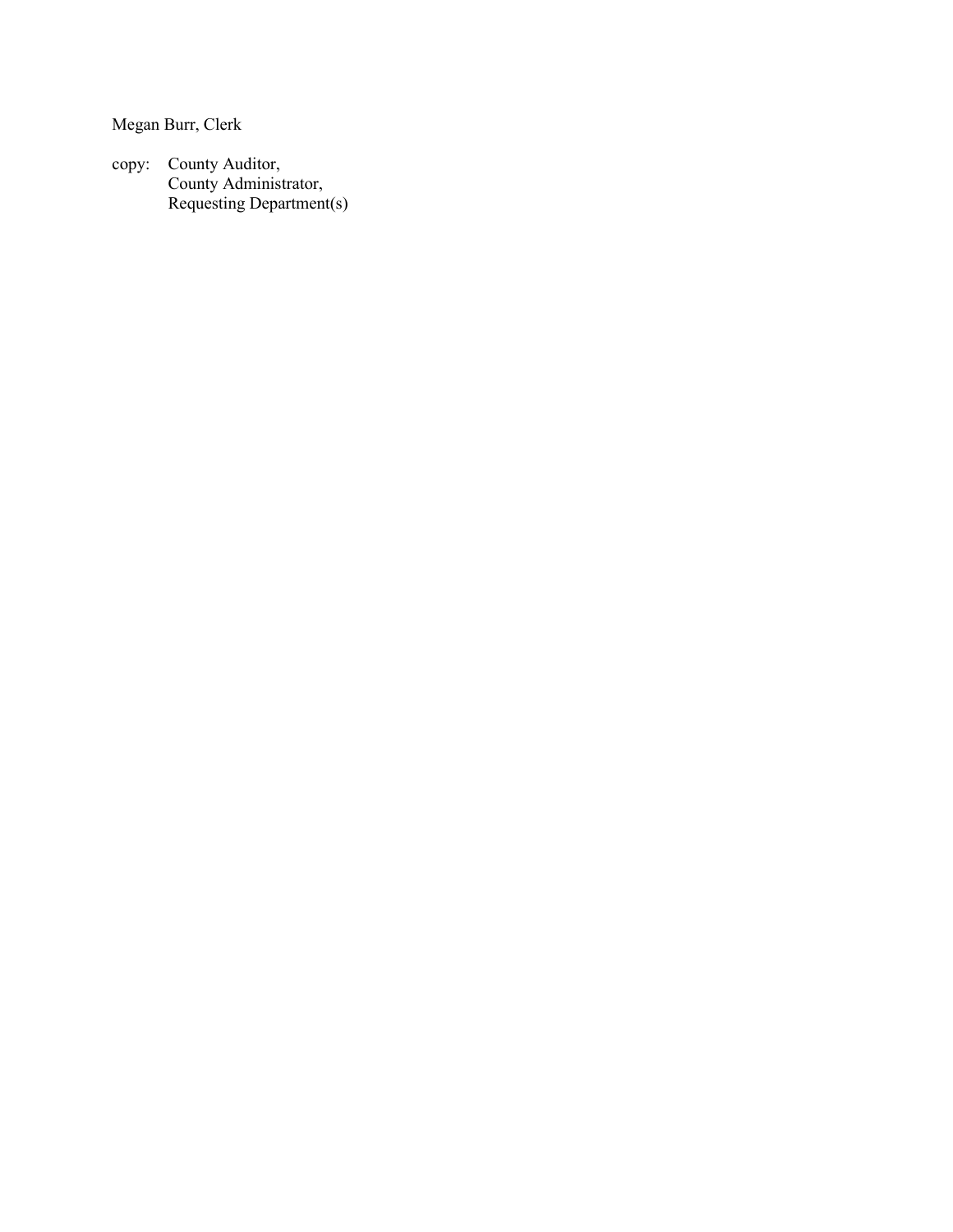Melanie F. Wilt Lowell R. McGlothin Richard L. Lohnes

 Resolution 2022-0085 SHRC file

#### Authorize Law Enforcement Contract(s) with Springfield Metropolitan Housing Authority (SMHA)

Commissioner moved, per the request of the County Sheriff, to authorize contract(s) for law enforcement services with:

| Organization:           | Springfield Metropolitan Housing Authority (SMHA) |
|-------------------------|---------------------------------------------------|
| In the amount of:       | \$132,760.18                                      |
| <b>Effective Dates:</b> | January 1, 2022 through December 31, 2022         |

Further move to authorize the County Administrator to execute the contracts and related documents.

Commissioner seconded the motion and the roll being called for its passage, the vote resulted as follows:

Commissioner Lohnes, Commissioner McGlothin, Commissioner Wilt,

I, Megan Burr, Clerk to the Board of County Commissioners, do hereby certify that the above is a true and correct copy of a motion as recorded in the Journal of the Clark County Commissioners, under the date of February 2, 2022.

Megan Burr, Clerk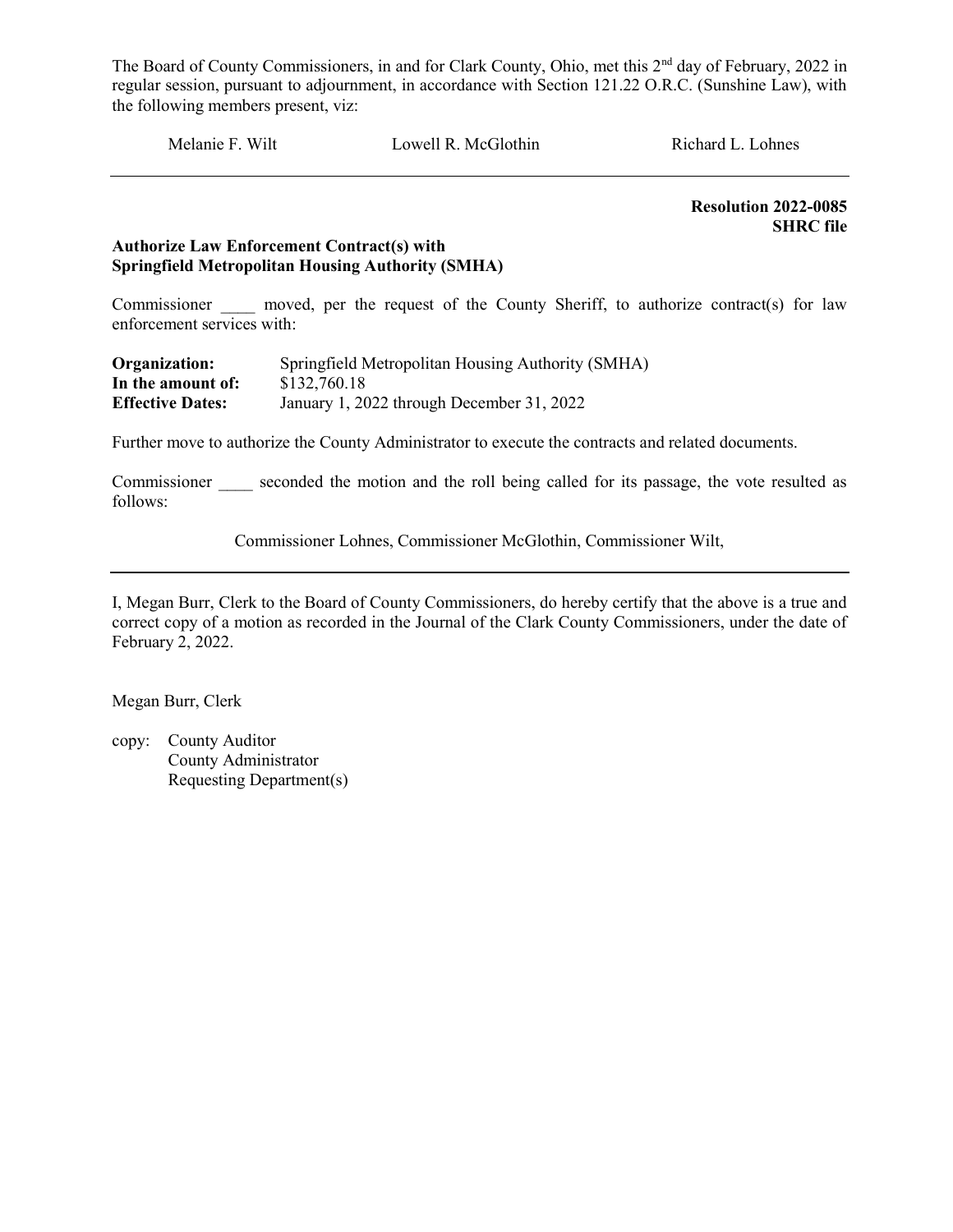Melanie F. Wilt **Lowell R. McGlothin** Richard L. Lohnes

 Resolution 2022-0086 SHRC file

#### Authorize Law Enforcement Contract(s) with Moorefield Township, Springfield Township, Mad River Township, Bethel Township and the City of New Carlisle

Commissioner moved, per the request of the County Sheriff, to authorize contract(s) for law enforcement services with:

| <b>Township:</b>        | Moorefield Township                       |
|-------------------------|-------------------------------------------|
| In the amount of:       | \$237,397.75                              |
| <b>Effective Dates:</b> | January 1, 2022 through December 31, 2022 |
| <b>Township:</b>        | Springfield Township                      |
| In the amount of:       | \$132,760.18                              |
| <b>Effective Dates:</b> | January 1, 2022 through December 31, 2022 |
| <b>Township:</b>        | Mad River Township                        |
| In the amount of:       | \$119,178.87                              |
| <b>Effective Dates:</b> | January 1, 2022 through December 31, 2022 |
| <b>Township:</b>        | <b>Bethel Township</b>                    |
| In the amount of:       | \$119,178.87                              |
| <b>Effective Dates:</b> | January 1, 2022 through December 31, 2022 |
| City:                   | City of New Carlisle                      |
| In the amount of:       | \$607,555.71                              |
| <b>Effective Dates:</b> | January 1, 2022 through December 31, 2022 |

Further move to authorize the County Administrator to execute the contracts and related documents.

Commissioner seconded the motion and the roll being called for its passage, the vote resulted as follows:

Commissioner Lohnes, Commissioner McGlothin, Commissioner Wilt,

I, Megan Burr, Clerk to the Board of County Commissioners, do hereby certify that the above is a true and correct copy of a motion as recorded in the Journal of the Clark County Commissioners, under the date of February 2, 2022.

Megan Burr, Clerk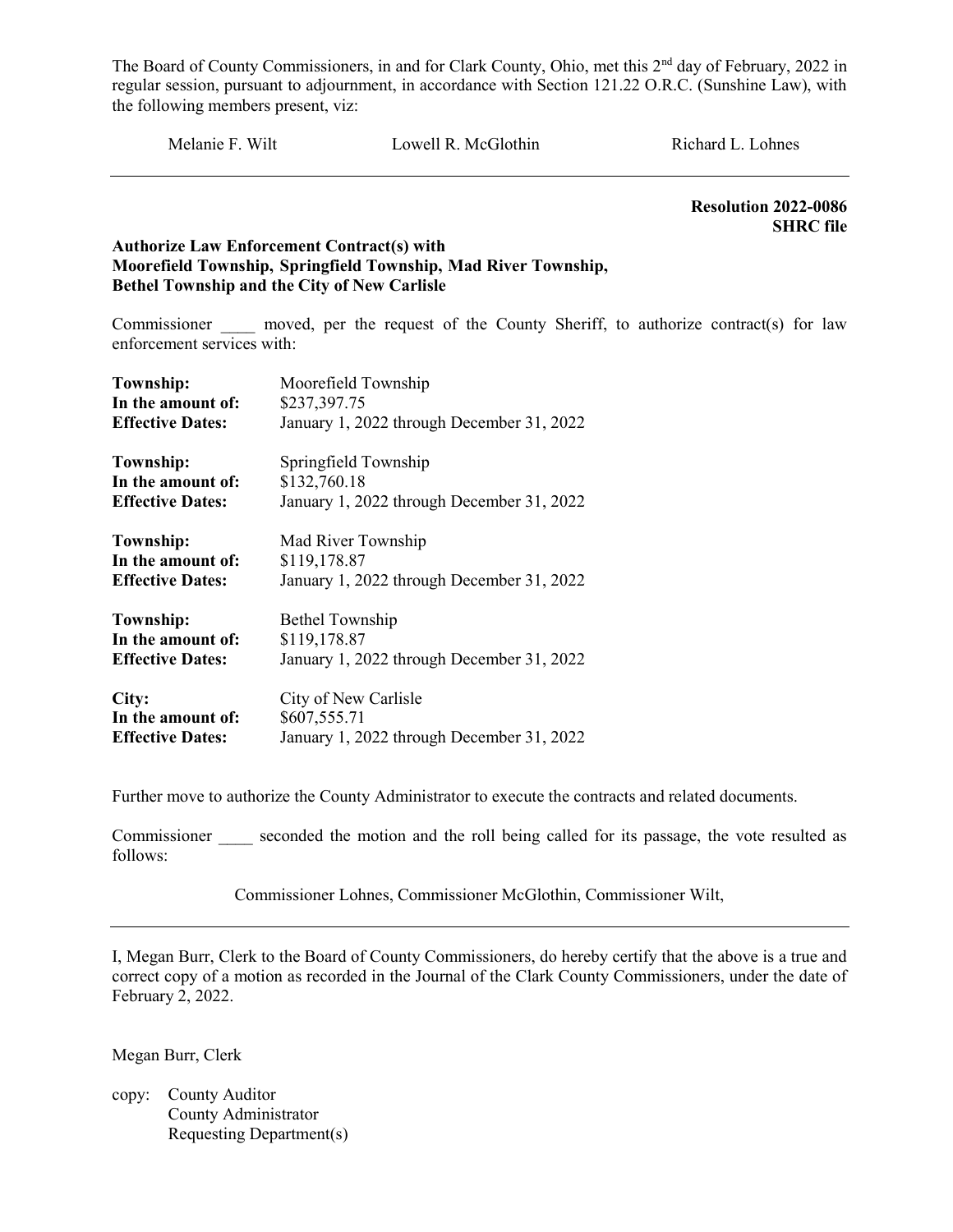| Melanie F. Wilt | Lowell R. McGlothin | Richard L. Lohnes |
|-----------------|---------------------|-------------------|
|                 |                     |                   |

 Resolution 2022-0087 DEED file

#### Acknowledge and Accept Fiduciary Deed(s)

Commissioner \_\_\_\_\_ moved to acknowledge and accept Fiduciary Deed(s) for the following:

NAME PARCEL James W. Burrowes 010-10-00030-301-008

Commissioner seconded the motion and the roll being called for its passage, the vote resulted as follows:

Commissioner Lohnes, Commissioner McGlothin, Commissioner Wilt,

I, Megan Burr, Clerk to the Board of County Commissioners, do hereby certify that the above is a true and correct copy of a motion as recorded in the Journal of the Clark County Commissioners, under the date of February 2, 2022.

Megan Burr, Clerk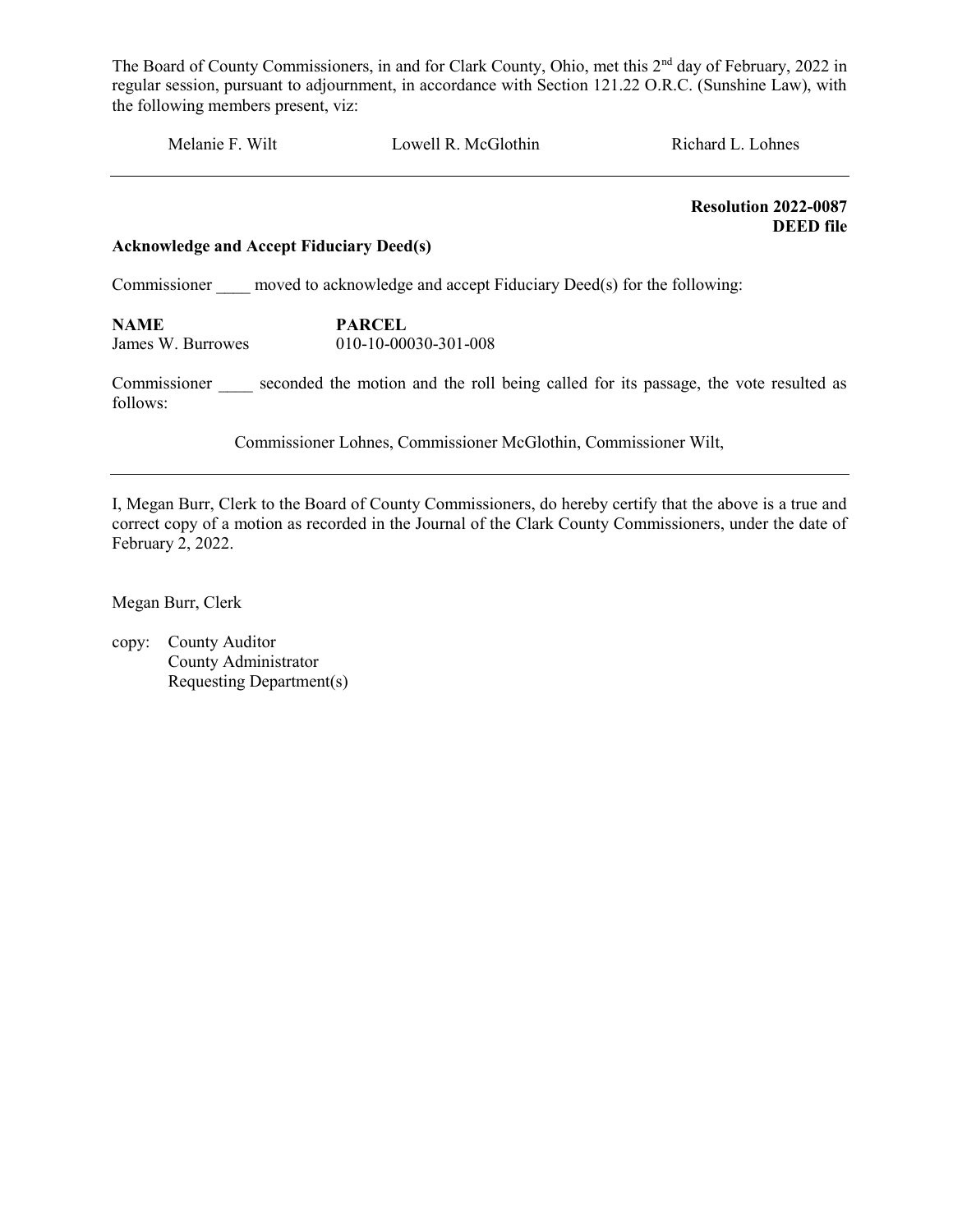| Melanie F. Wilt                                                    | Lowell R. McGlothin                                                                                      | Richard L. Lohnes           |
|--------------------------------------------------------------------|----------------------------------------------------------------------------------------------------------|-----------------------------|
|                                                                    |                                                                                                          | <b>Resolution 2022-0088</b> |
| <b>Authorize Contract with</b><br><b>Silco Fire &amp; Security</b> |                                                                                                          | <b>B&amp;GC</b> file        |
|                                                                    | Commissioner moved, per the request of the Buildings $&$ Grounds, to authorize a contract with:          |                             |
| <b>Organization Name:</b>                                          | Silco Fire & Security                                                                                    |                             |
| <b>Organization Address:</b>                                       | 4099 Industrial Drive, Dayton, Ohio 45430                                                                |                             |
| In the amount of:                                                  | \$12,395.00                                                                                              |                             |
| <b>Funding Source(s):</b>                                          | Permanent Improvement Fund                                                                               |                             |
| <b>Purpose:</b>                                                    | Public Safety Building elevator tie in for new control panel with existing<br>control panel at the jail. |                             |

**Effective Dates:** February 2, 2022

Further move to authorize the County Administrator to execute the contract and related documents.

Commissioner seconded the motion and the roll being called for its passage, the vote resulted as follows:

Commissioner Lohnes, Commissioner McGlothin, Commissioner Wilt,

I, Megan Burr, Clerk to the Board of County Commissioners, do hereby certify that the above is a true and correct copy of a motion as recorded in the Journal of the Clark County Commissioners, under the date of February 2, 2022.

Megan Burr, Clerk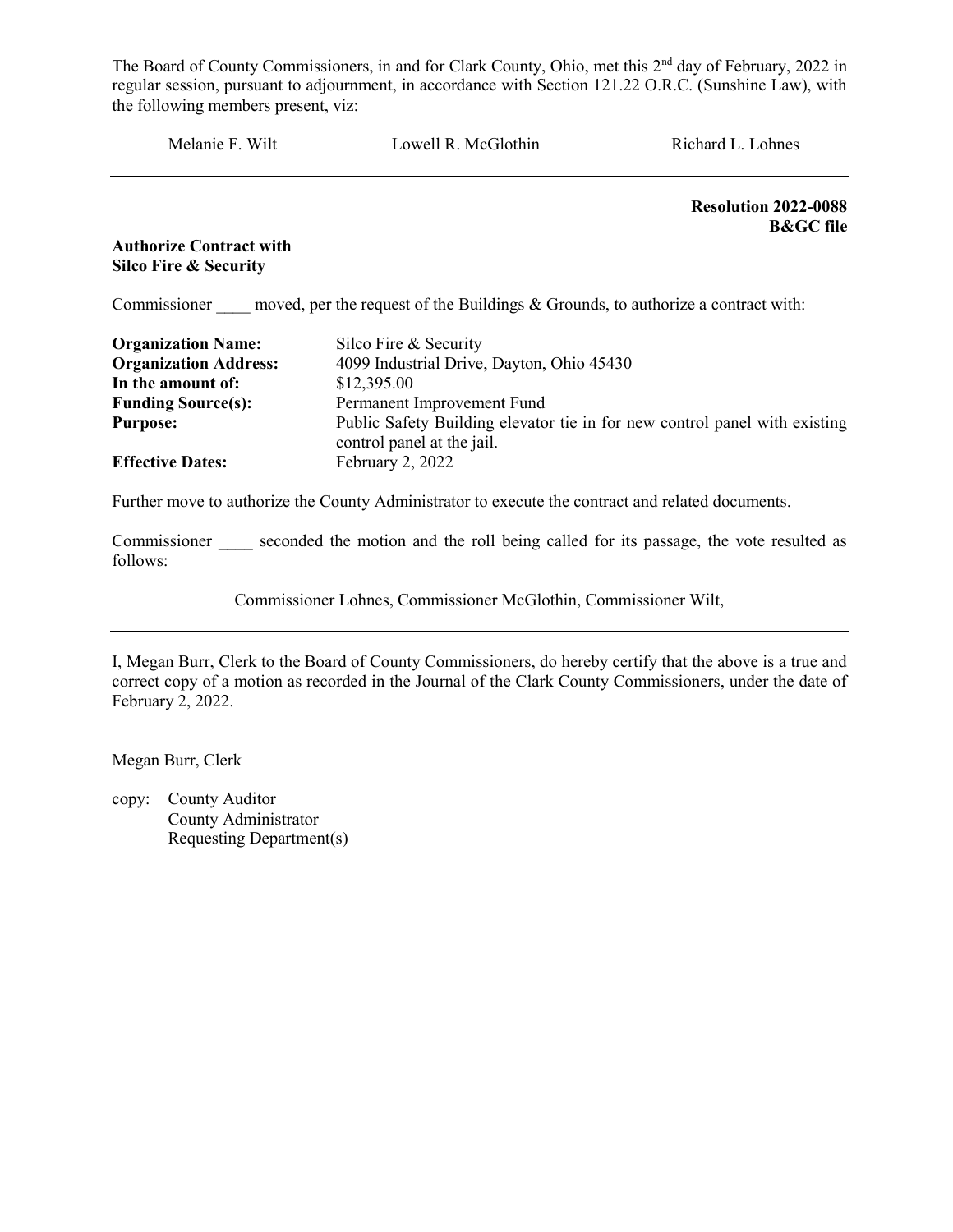Melanie F. Wilt Lowell R. McGlothin Richard L. Lohnes

 Resolution 2022-0089 B&GP file

#### Approve Payment #1 to Gable Elevator Inc.

Commissioner moved, per request of the Buildings & Grounds Director, to approve the following payment #1:

| <b>Payment to:</b>        | Gable Elevator, Inc.                          |
|---------------------------|-----------------------------------------------|
| <b>Address:</b>           | 121 E. Ascot Lane, Cuyahoga Falls, Ohio 44223 |
| <b>Services:</b>          | <b>Elevator Modernization</b>                 |
| <b>Project:</b>           | <b>PSB Elevator Modernization</b>             |
| <b>Funding Source(s):</b> | PI Fund                                       |
| Amount:                   | \$31,915.80                                   |
| Retainage:                | \$3,546.20                                    |
| <b>Retainage Held By:</b> | Park National Bank                            |

Commissioner seconded the motion and the roll being called for its passage, the vote resulted as follows:

Commissioner Lohnes, Commissioner McGlothin, Commissioner Wilt,

I, Megan Burr, Clerk to the Board of County Commissioners, do hereby certify that the above is a true and correct copy of a motion as recorded in the Journal of the Clark County Commissioners, under the date of February 2, 2022.

Megan Burr, Clerk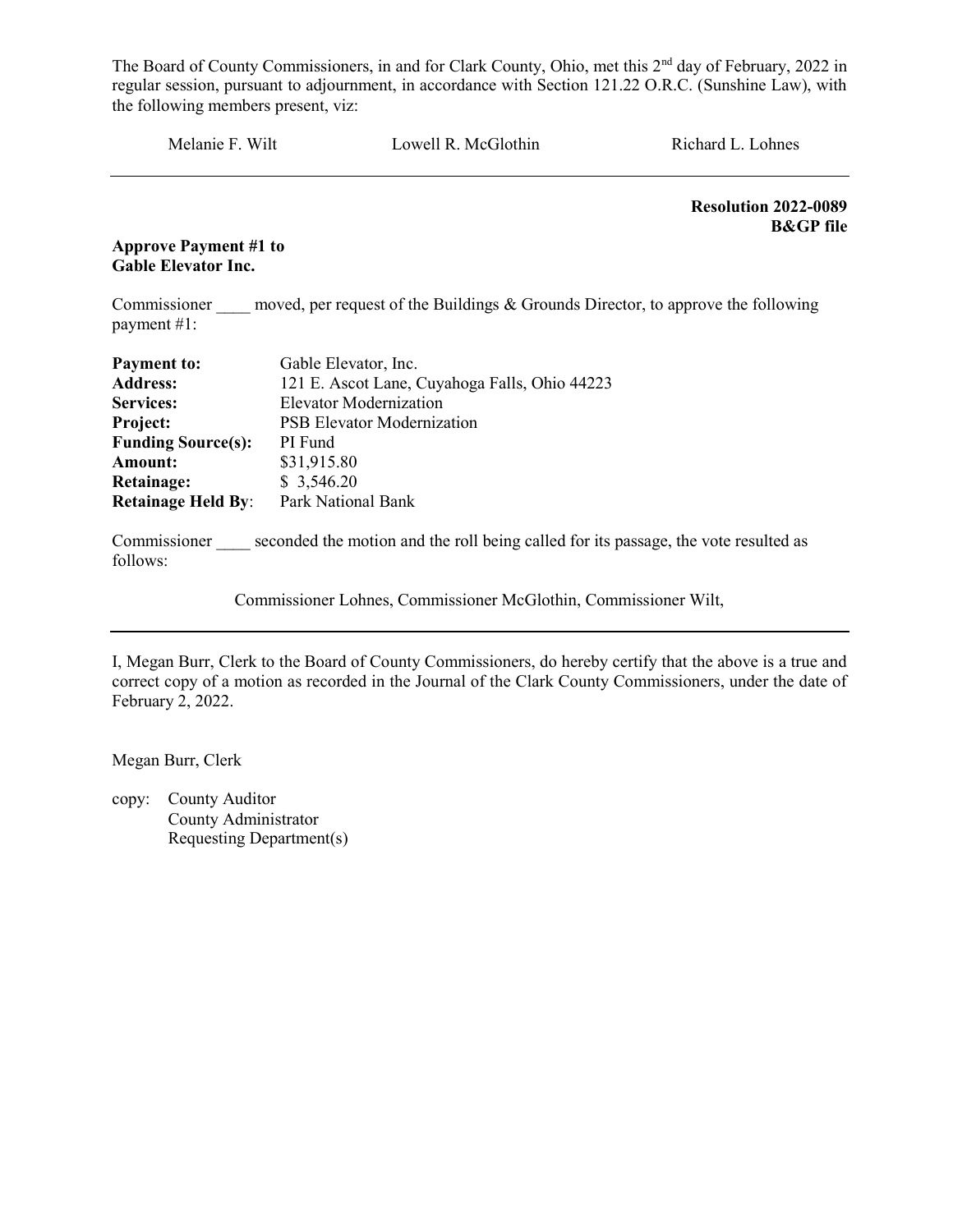Melanie F. Wilt Lowell R. McGlothin Richard L. Lohnes

 Resolution 2022-0090 UTLO file

#### Authorize Placement on Tax Duplicate for Uncollected Water and Sewer Use Charges

Commissioner moved, per the request of the Director of Utilities, to certify to the Auditor, as required by Sections 6117.02 and 6103.02 O.R.C. for placement on the 2022 real property tax list and duplicate against the following property:

| Property Owner: | Timothy S. King                                             |
|-----------------|-------------------------------------------------------------|
| Address:        | 818 Spring Lake Circle, Enon, OH 45323                      |
|                 | 2101000005800018                                            |
|                 | Mad River Township                                          |
| Amount:         | \$577.31                                                    |
| Comments:       | Sewer only, Uncollected charges, place on tax duplicate     |
| Property Owner: | James & Jennifer Back                                       |
| Address:        | 4280 Arrowhead Trail, Enon, OH 45323<br>1801000006208010    |
|                 | Mad River Township                                          |
| Amount:         | \$1,367.20                                                  |
| Comments:       | Sewer only, Uncollected charges, place on tax duplicate     |
| Property Owner: | Howard & Sheraldean Aldrich                                 |
| Address:        | 6880 Chama Trail, Enon, OH 45323                            |
|                 | 1801000006205011                                            |
|                 | Mad River Township                                          |
| Amount:         | \$678.49                                                    |
| Comments:       | Sewer only, Uncollected charges, place on tax duplicate     |
| Property Owner: | Marion H. Moody                                             |
| Address:        | 7080 Chama Trail, Enon, OH 45323                            |
|                 | 1801000006107007                                            |
|                 | Mad River Township                                          |
| Amount:         | \$1,190.94                                                  |
| Comments:       | Sewer only, Uncollected charges, place on tax duplicate     |
| Property Owner: | Cassandra S. & Robert L. Trimble                            |
| Address:        | 7025 New Horizon Avenue, Enon, OH 45323<br>1801000006107005 |
|                 | Mad River Township                                          |
| Amount:         | \$727.15                                                    |
| Comments:       | Sewer only, Uncollected charges, place on tax duplicate     |
|                 |                                                             |
| Property Owner: | Colin R. & Ruthann DeSpain                                  |
| Address:        | 7276 New Horizon Avenue, Enon, OH 45323                     |
|                 | 1801000006102028                                            |
|                 | Mad River Township                                          |
| Amount:         | \$615.90                                                    |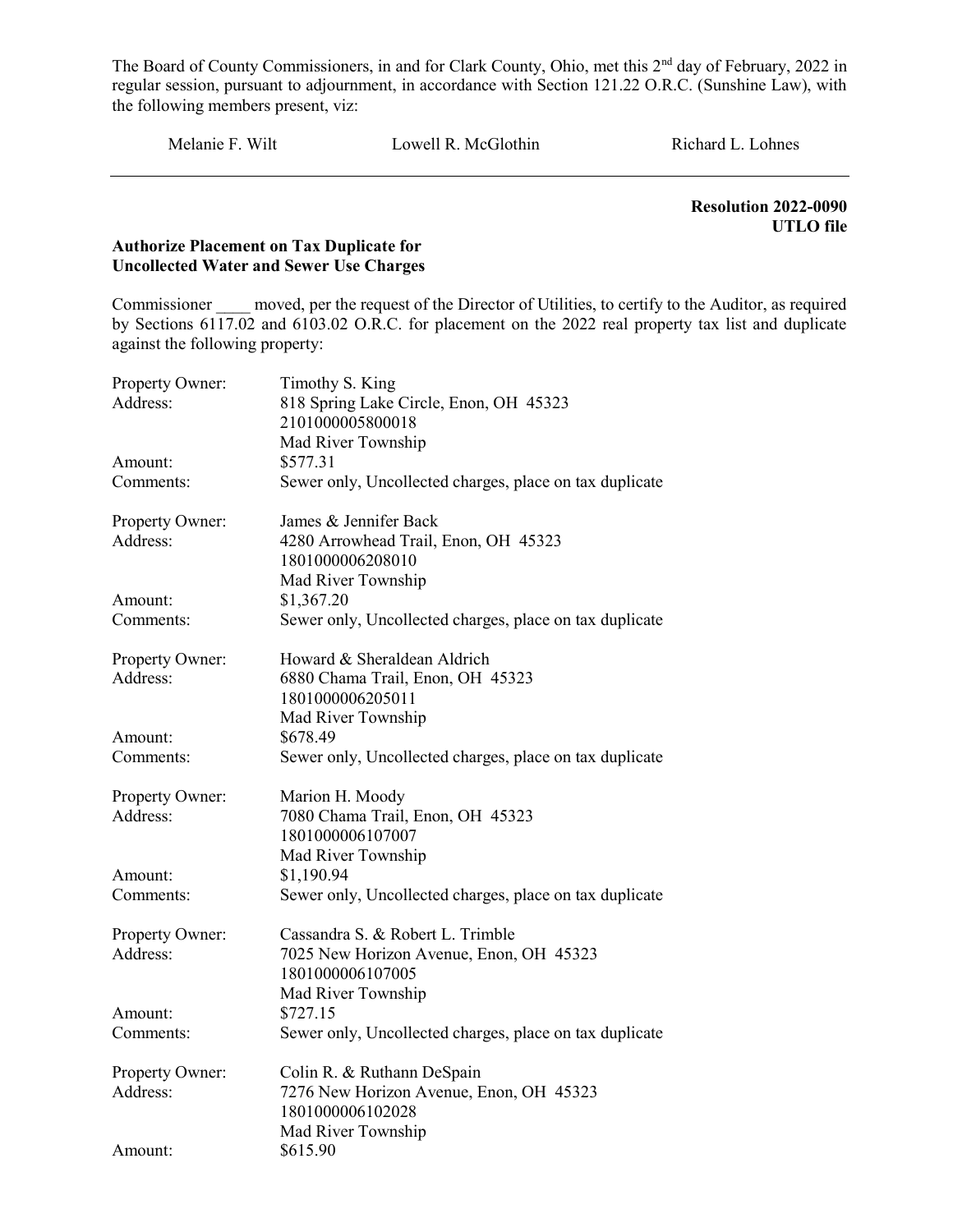| Comments:       | Sewer only, Uncollected charges, place on tax duplicate                             |
|-----------------|-------------------------------------------------------------------------------------|
| Property Owner: | Janet D. Miller                                                                     |
| Address:        | 6977 Southern Vista Drive, Enon, OH 45323                                           |
|                 | 1801000006209001                                                                    |
|                 | Mad River Township                                                                  |
| Amount:         | \$525.12                                                                            |
| Comments:       | Sewer only, Uncollected charges, place on tax duplicate                             |
| Property Owner: | Kirsten & Douglas Tumbleson                                                         |
| Address:        | 7357 Stine Road, Enon, OH 45323                                                     |
|                 | 1801000006300003                                                                    |
|                 | Mad River Township                                                                  |
| Amount:         | \$793.14                                                                            |
| Comments:       | Sewer only, Uncollected charges, place on tax duplicate                             |
| Property Owner: | Paul D. & Donna M. Evans                                                            |
| Address:        | 6981 Tall Timber Trail Enon, OH 45323                                               |
|                 | 1801000006207001                                                                    |
|                 | Mad River Township                                                                  |
| Amount:         | \$1,190.94                                                                          |
| Comments:       | Sewer only, Uncollected charges, place on tax duplicate                             |
| Property Owner: | Rebecca Seaberg                                                                     |
| Address:        | 4325 West Enon, OH 45323                                                            |
|                 | 1801000006105015                                                                    |
|                 | Mad River Townhip                                                                   |
| Amount:         | \$793.14                                                                            |
| Comments:       | Sewer only, Uncollected charges, place on tax duplicate                             |
| Commissioner    | seconded the motion and the roll being called for its passage, the vote resulted as |
| follows:        |                                                                                     |

Commissioner Lohnes, Commissioner McGlothin, Commissioner Wilt,

I, Megan Burr, Clerk to the Board of County Commissioners, do hereby certify that the above is a true and correct copy of a motion as recorded in the Journal of the Clark County Commissioners, under the date of February 2, 2022.

Megan Burr, Clerk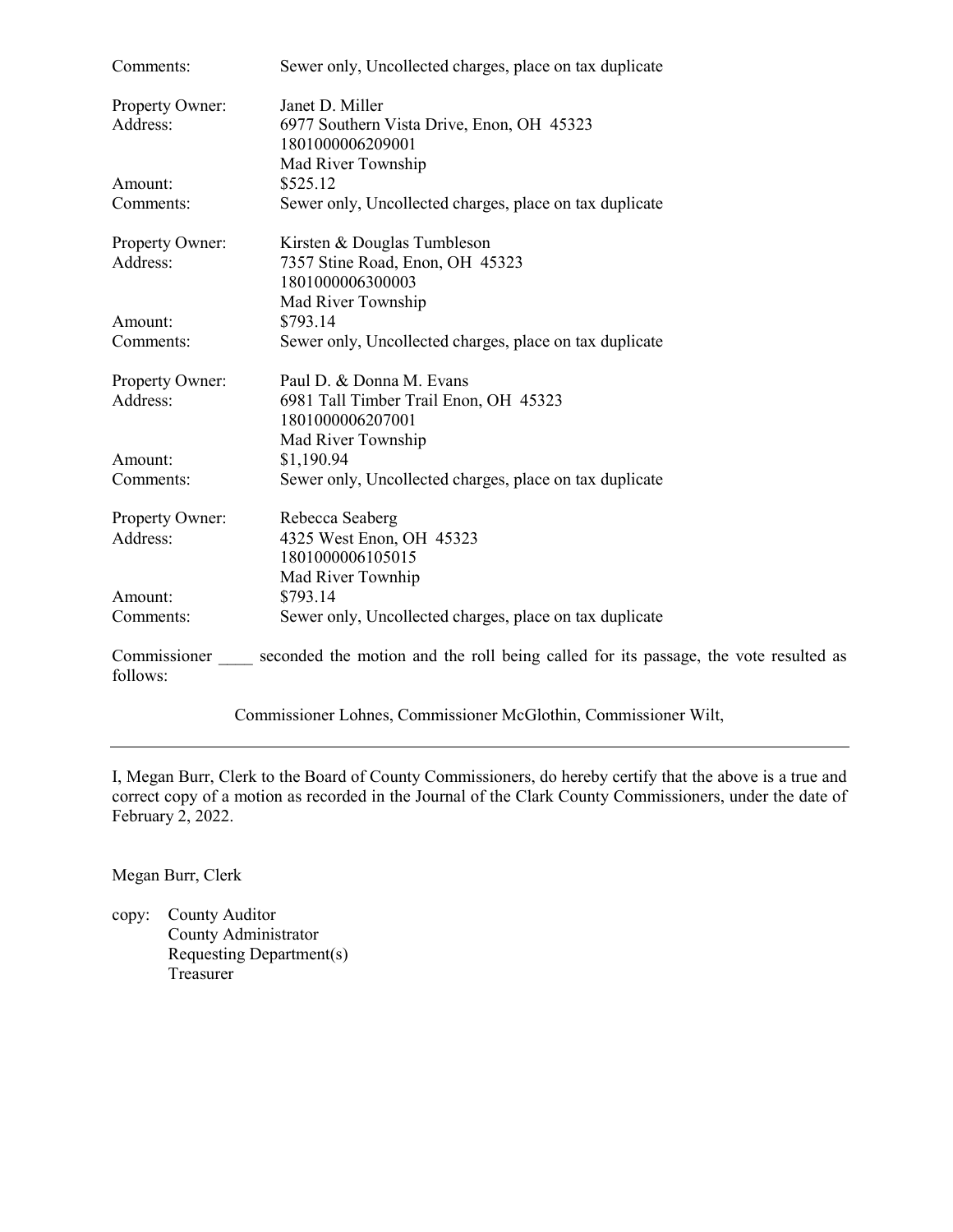Melanie F. Wilt Lowell R. McGlothin Richard L. Lohnes

 Resolution 2022-0091 INVS file

#### Authorize Disposal of Obsolete Equipment

Commissioner moved, per the request of the Sheriff's Office, to dispose of the following by having the selling price credited to the purchase price of new equipment per section 307.12(G) of the Ohio Revised Code:

Lifepak 1000 AED—Serial #43279795 Lifepak 1000 AED—Serial #43286692 Lifepak 1000 AED—Serial #43279800 Lifepak 1000 AED—Serial #43279797 Lifepak 1000 AED—Serial #43279799 Lifepak 1000 AED—Serial #43279794 Lifepak 1000 AED—Serial #43279796 Lifepak 1000 AED—Serial #43279793 Lifepak 1000 AED—Serial #43286693 Lifepak 1000 AED---Serial #43279801

The above units will be traded to the company below toward the purchase of new AEDs.

AED.US 617 Bradley Ct. Franklin, TN 37067 Phone: 800-695-1209

Commissioner seconded the motion and the roll being called for its passage, the vote resulted as follows:

Commissioner Lohnes, Commissioner McGlothin, Commissioner Wilt,

I, Megan Burr, Clerk to the Board of County Commissioners, do hereby certify that the above is a true and correct copy of a motion as recorded in the Journal of the Clark County Commissioners, under the date of February 2, 2022.

Megan Burr, Clerk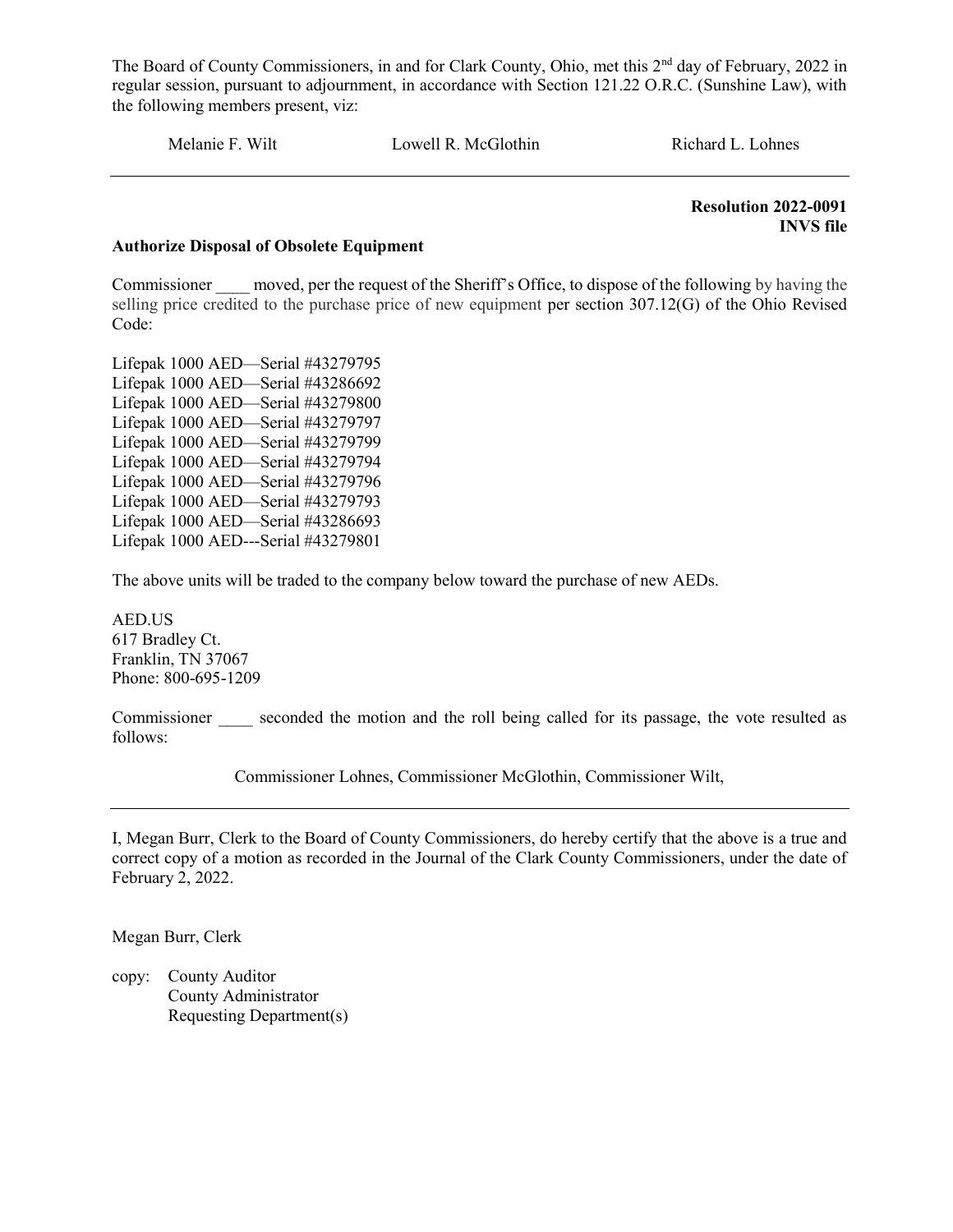Melanie F. Wilt Lowell R. McGlothin Richard L. Lohnes

 Resolution 2022-0092 INVP file

#### Authorize Purchase of Vehicle for the Dog Warden

Commissioner moved, per the request of the Dog Warden, to authorize the purchase of a 2022 Ford F150 from White's Ford for a cost of \$37,496.60 to be paid for from the Permanent Improvement Fund (4010).

Further move to authorize the County Administrator to execute contract and related documents.

Commissioner seconded the motion and the roll being called for its passage, the vote resulted as follows:

Commissioner Lohnes, Commissioner McGlothin, Commissioner Wilt,

I, Megan Burr, Clerk to the Board of County Commissioners, do hereby certify that the above is a true and correct copy of a motion as recorded in the Journal of the Clark County Commissioners, under the date of February 2, 2022.

Megan Burr, Clerk

copy: County Auditor County Administrator Commission Budget Analyst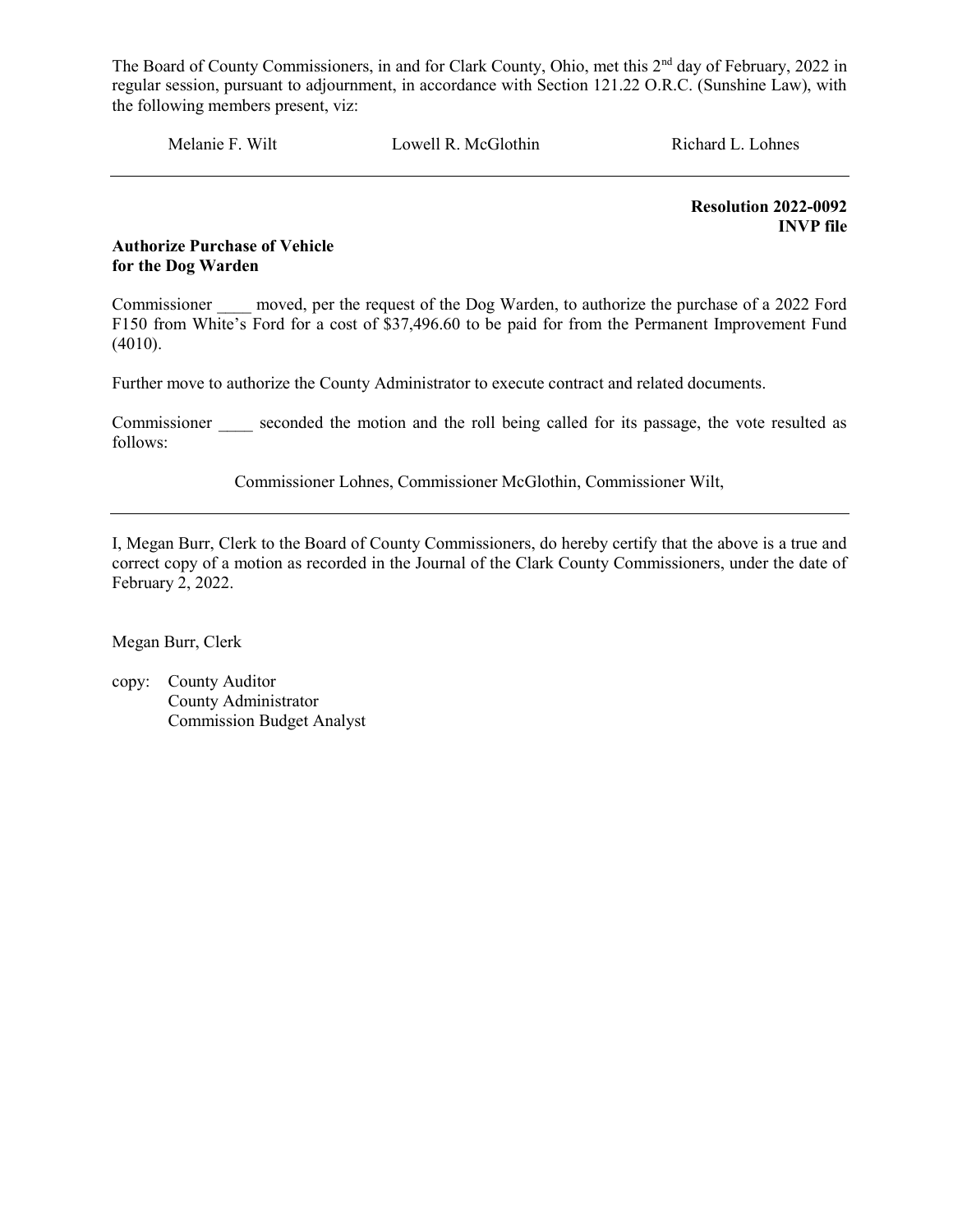| Lowell R. McGlothin<br>Melanie F. Wilt<br>Richard L. Lohnes |  |
|-------------------------------------------------------------|--|
|-------------------------------------------------------------|--|

 Resolution 2022-0093 FINT file

#### Approve Issuance of Warrants for Then and Now(s)

Commissioner moved, upon the recommendation of the County Administrator to approve the issuance of warrants for then and now(s) are as follows:

| P.O. Number | Fund              | Vendor                                                                           | <b>Date Purchase</b> | Amount  |
|-------------|-------------------|----------------------------------------------------------------------------------|----------------------|---------|
| 220022778   | General (Sheriff) | Brian Melchi (Ollies)                                                            | 12/23/2021           | \$24.65 |
|             |                   | Reason: Items purchased for emergency after 2021 blanket purchase order expired. |                      |         |

220022888 General (Sheriff) Columbus Time Recorder 12/31/2021 \$42.40 Reason: Item needed in period after close out of 2021.

Commissioner seconded the motion and the roll being called for its passage, the vote resulted as follows:

Commissioner Lohnes, Commissioner McGlothin, Commissioner Wilt,

I, Megan Burr, Clerk to the Board of County Commissioners, do hereby certify that the above is a true and correct copy of a motion as recorded in the Journal of the Clark County Commissioners, under the date of February 2, 2022.

Megan Burr, Clerk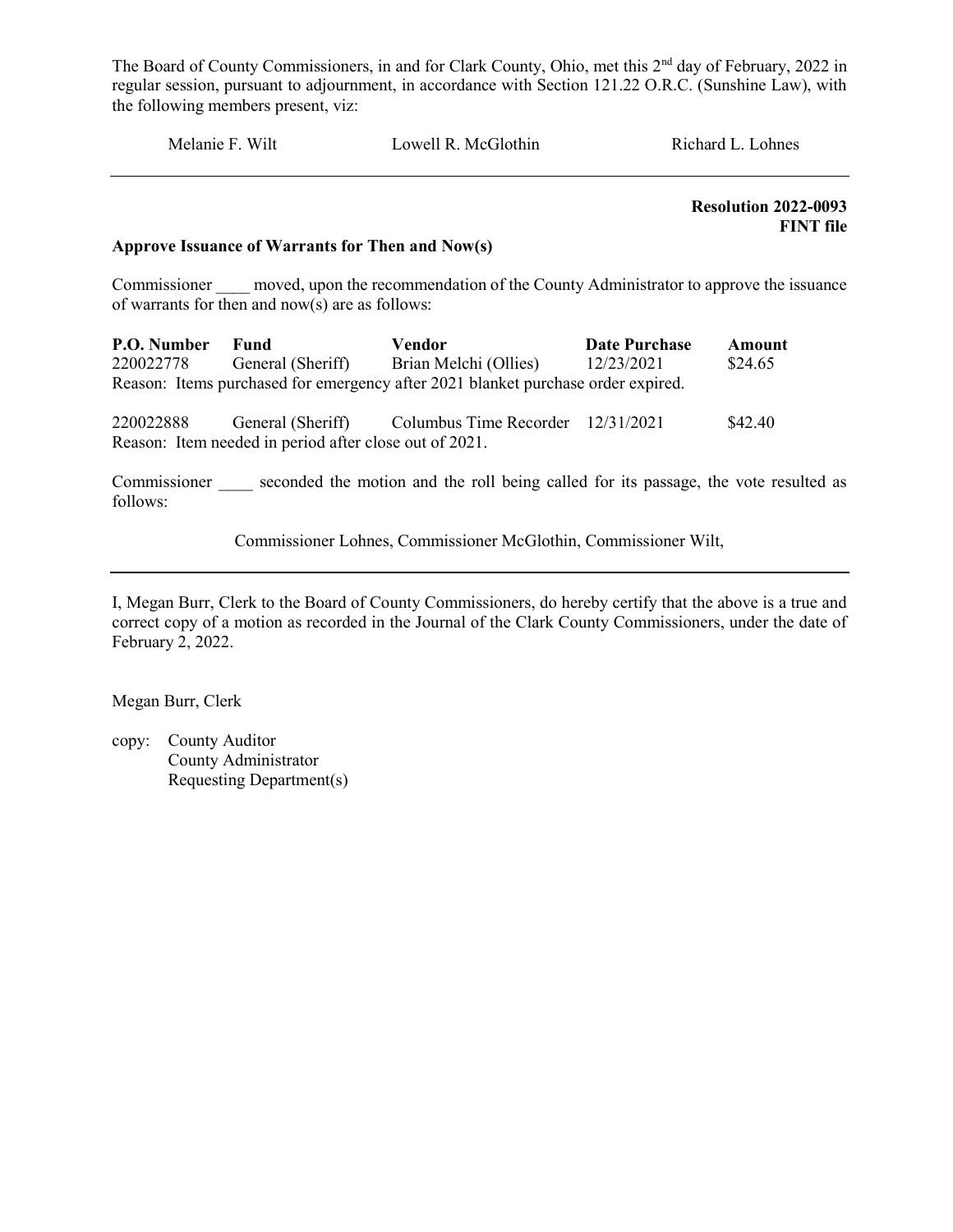Melanie F. Wilt Lowell R. McGlothin Richard L. Lohnes

**Corrected**  Resolution 2022-0094 TRAV file

#### Approve Travel/Expense Allowance

Commissioner moved, per request of the following Department Director(s) or Elected Official(s) to approve the following travel allowances.

| Dept.     | <b>Name</b> | <b>Purpose</b>            | Place      | Date    | Cost     |
|-----------|-------------|---------------------------|------------|---------|----------|
| Prob. Ct. | Judge Carey | Ohio Assoc. of            | Davton, OH | 2/11/22 | \$428.50 |
|           |             | Prob. Judges Winter Conf. |            |         |          |

Further move reimbursements shall comply with all requirements of the Travel Policy as adopted in the Personnel Manual.

Commissioner seconded the motion and the roll being called for its passage, the vote resulted as follows:

Commissioner Lohnes, Commissioner McGlothin, Commissioner Wilt,

I, Megan Burr, Clerk to the Board of County Commissioners, do hereby certify that the above is a true and correct copy of a motion as recorded in the Journal of the Clark County Commissioners, under the date of February 2, 2022.

Megan Burr, Clerk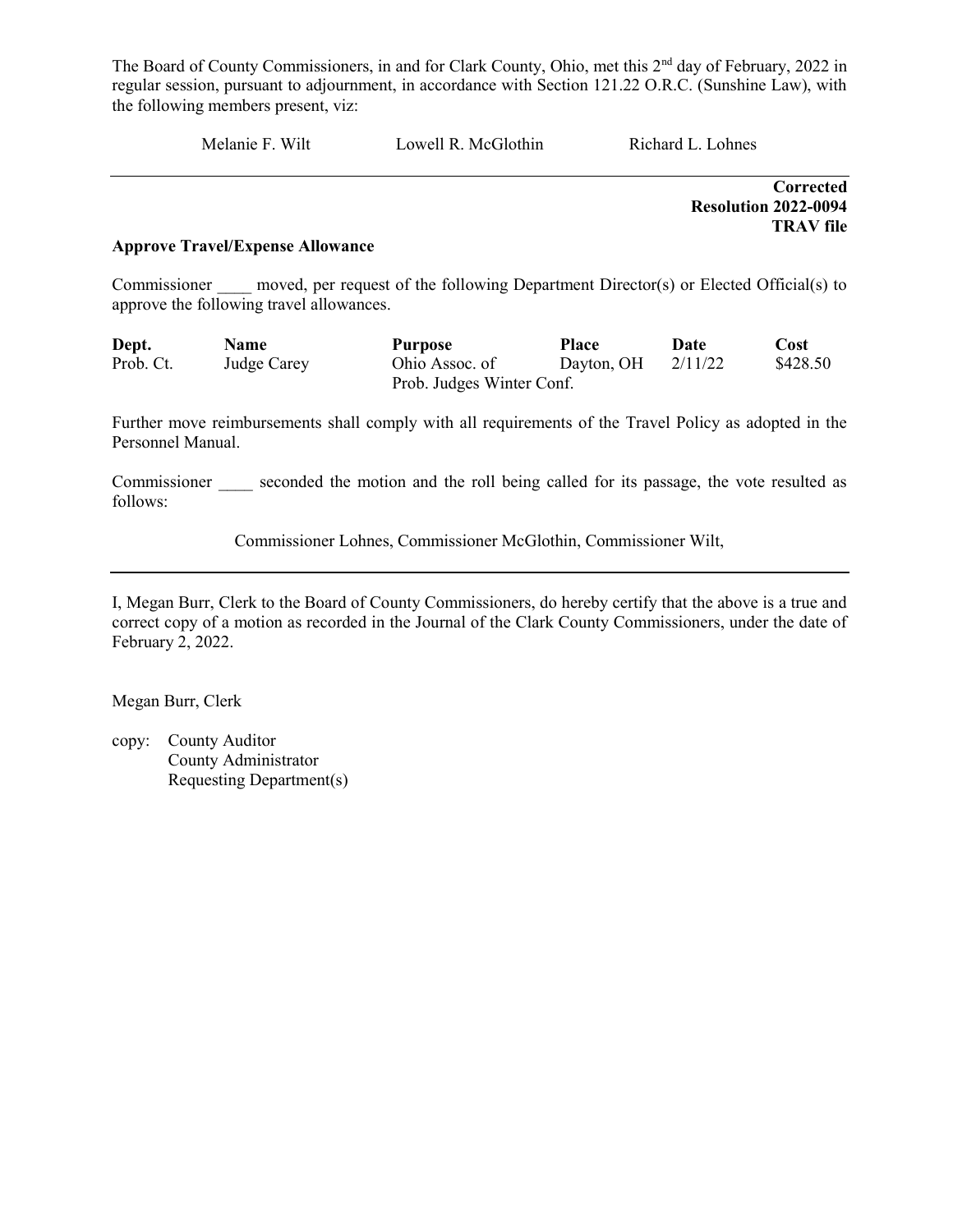Melanie F. Wilt Lowell R. McGlothin Richard L. Lohnes

Resolution 2022-0095 HISV file

#### Acknowledge Receipt of Certificate of Estimated Property Tax Revenue

Commissioner moved, upon the recommendation of the County Administrator, to acknowledge the receipt of the Certificate of Estimated Property Tax Revenue for the proposed museum levy for the Clark County Historical Society.

Commissioner seconded the motion and the roll being called for its passage, the vote resulted as follows:

Commissioner Lohnes, Commissioner McGlothin, Commissioner Wilt,

I, Megan Burr, Clerk to the Board of County Commissioners, do hereby certify that the above is a true and correct copy of a motion as recorded in the Journal of the Clark County Commissioners, under the date of February 2, 2022.

Megan Burr, Clerk

copy: County Auditor County Administrator Historical Society Board of Elections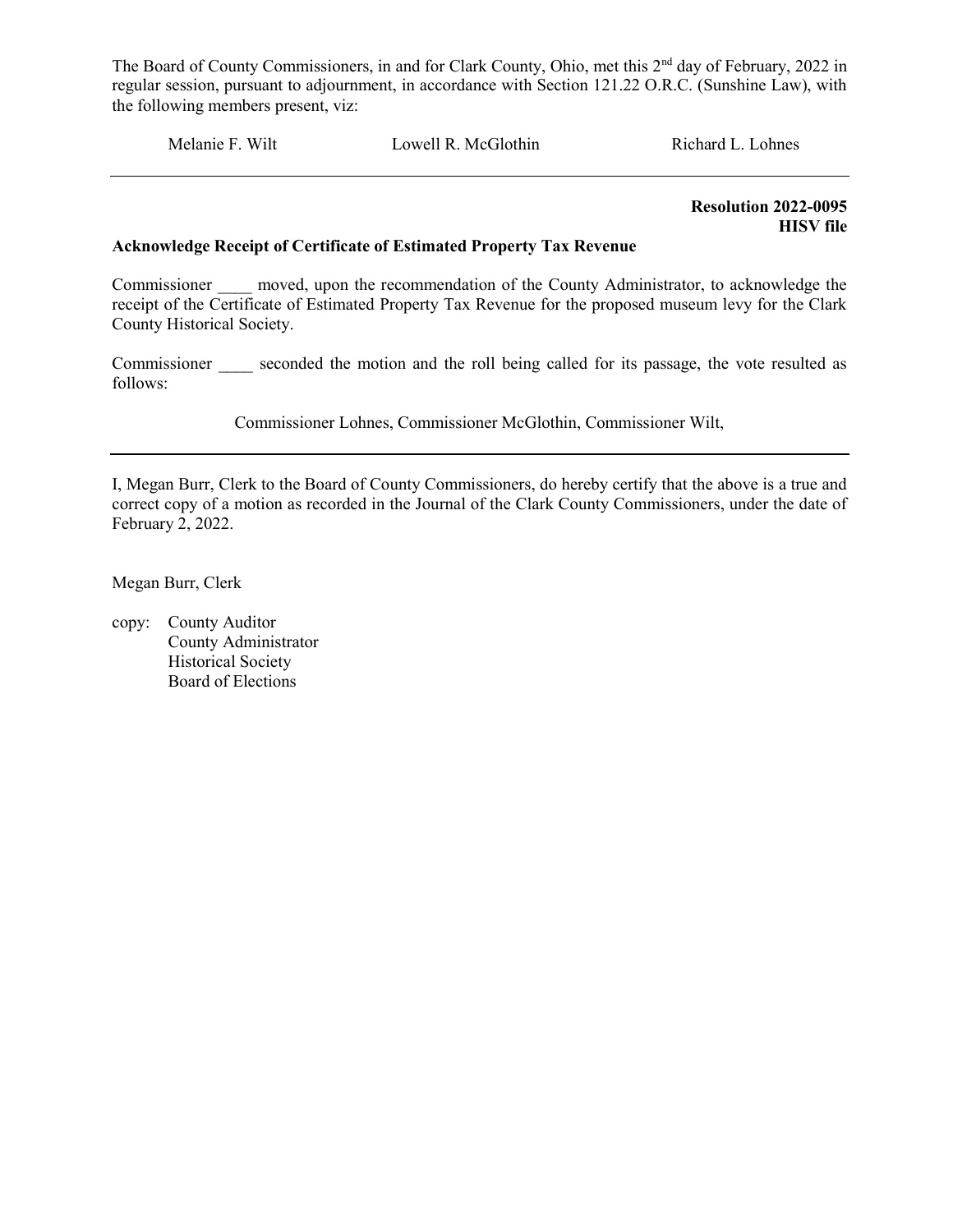Melanie F. Wilt **Lowell R. McGlothin** Richard L. Lohnes

Resolution 2022-0096 HISV file

#### Resolution to Proceed with Submission of Renewal Levy of 0.3 mill for Maintenance and Operation of a Free Public Museum of Art, Science, or History, Clark County, Ohio, to be Certified to the Board of Elections for Placement on the May 3, 2022 Ballot

Commissioner and moved, upon the recommendation of the County Administrator, per request of Executive Director of the Clark County Historical Society to adopt the following resolution proposing the submission of a renewal levy of 0.3 mill, for the maintenance and operation of a free public museum of art, science, or history in Clark County, Ohio; and authorizing the Clerk to certify a copy of said resolution to the Board of Elections, for placement on the May 3, 2022 Ballot.

#### Resolution

The Board of Commissioners of Clark County, Ohio, declares, after careful examination of the records of Clark County, Ohio, that the amount of taxes which may be raised within the ten-mill limitation will be insufficient to provide for the necessary requirements of the County, and that it is necessary to levy a renewal tax in excess of such limitation for the purpose of the maintenance and operation of a free museum of art, science, or history, as authorized by O.R.C. Sections 5705.19 (AA) and 5705.191.

Be it therefore resolved that the Board of Commissioners of Clark County hereby certifies to the Board of Elections a renewal 0.3 mill levy, for the aforementioned purpose;

Be it further resolved that said renewal levy shall constitute a tax of 0.3 mill, said rate not exceeding 0.3 mill for each one dollar of valuation, which amounts to \$0.03 for each one hundred dollars of valuation, for a period of five (5) years, as follows: 2022, 2023, 2024, 2025, and 2026;

Be it further resolved, that said election on this renewal levy shall be held on May 3, 2022.

It is further resolved that this resolution shall become effective upon passage.

Be it resolved, that publication of notice of said election shall be made in one or more newspapers of general circulation in the county, once a week for two consecutive weeks prior to the election. The notice shall state the purpose, the proposed renewal levy in rates expressed in dollars and cents for each one hundred dollars of valuation, as well as in mills for each one dollar of valuation, the number of years during which such renewal levy will be in effect, the first month and year in which the tax will be levied, and the time and place of the election.

Be it further resolved, that the Clerk of this Board is hereby directed to certify a copy of this resolution, accompanied by the Auditor's certification, to the Board of Elections of Clark County, Ohio, in the manner provided by Sections 5705.03, 5705.19 and 5705.25 Revised Code of Ohio.

Commissioner seconded the motion and the roll being called for its passage, the vote resulted as follows:

Commissioner Lohnes, Commissioner McGlothin, Commissioner Wilt,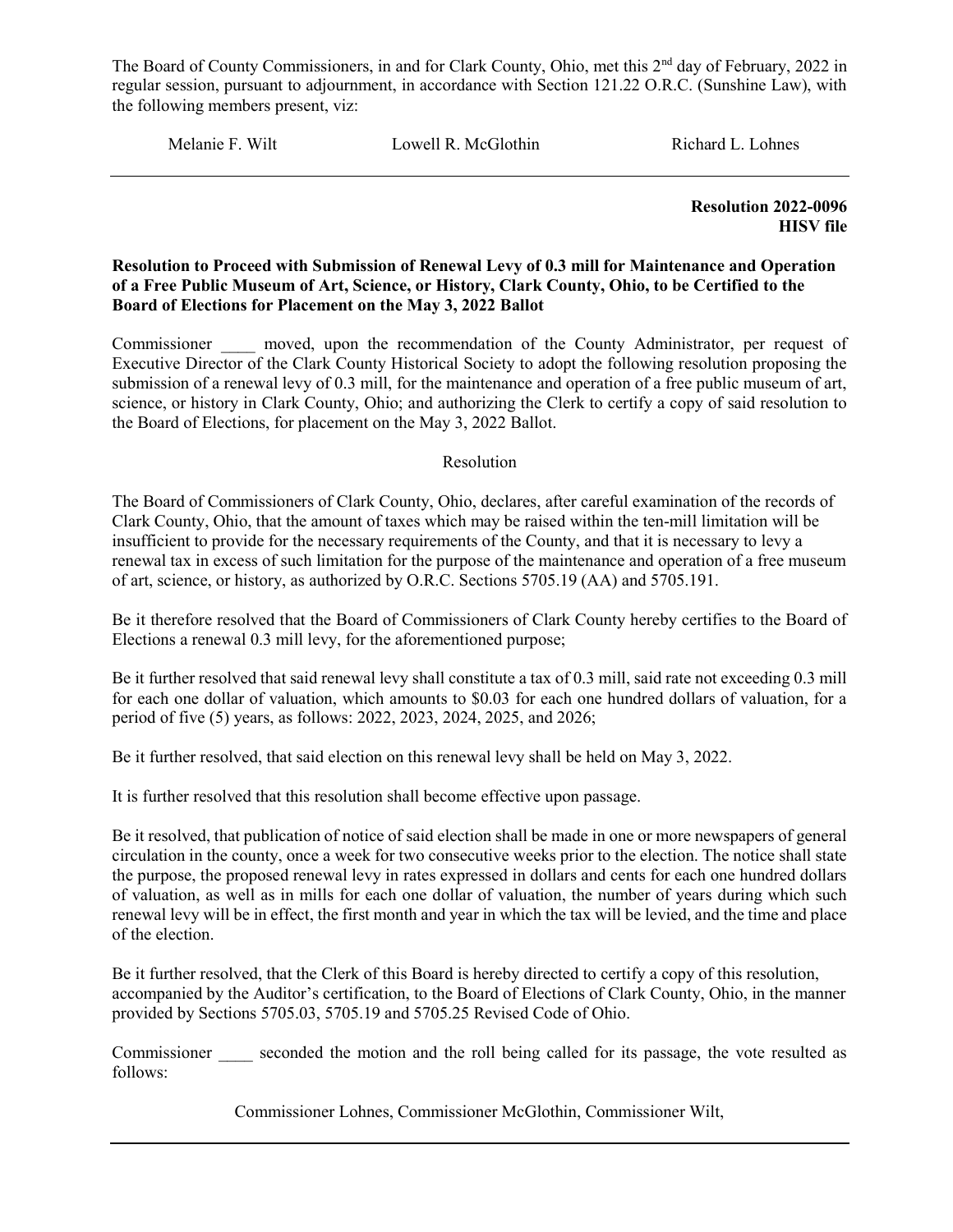I, Megan Burr, Clerk to the Board of County Commissioners, do hereby certify that the above is a true and correct copy of a motion as recorded in the Journal of the Clark County Commissioners, under the date of February 2, 2022.

Megan Burr, Clerk

copy: County Auditor County Administrator Historical Society Board of Elections